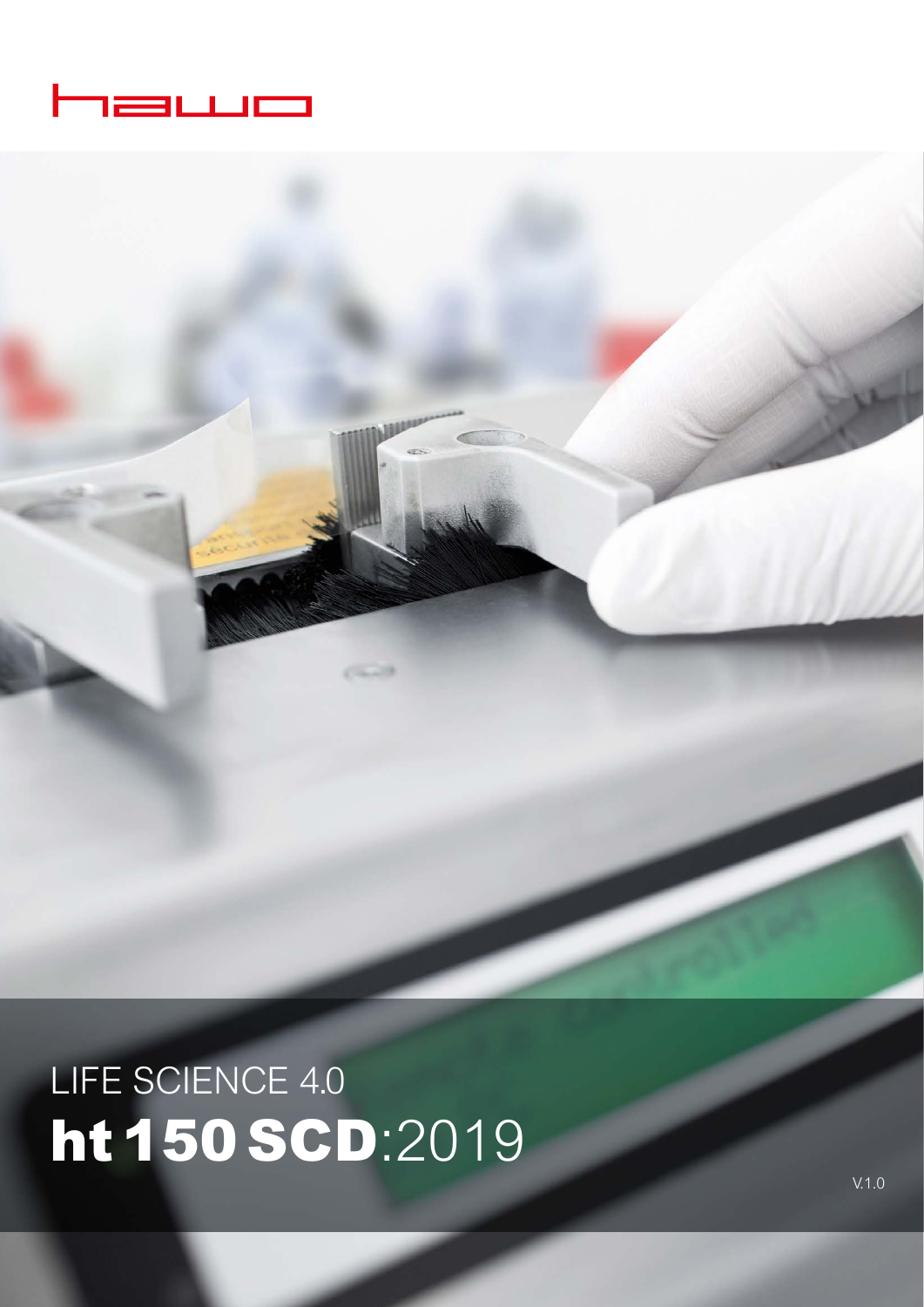# TESTING DEVICE FOR THE DETERMINATION OF THE SEAL SEAM STRENGTH FOR SEALABLE POUCHES AND REELS (SBS)\*

# ht 150 SCD:2019

For sealable pouches and reels (SBS) the EN 868-5: 2018/ASTM F88/F88M standard requires a minimum seal seam strength of 1.2/1.5 N/15 mm. In addition the DGSV-guideline (German Society for Sterile Supply) requires the determination of the seal seam strength within the validation according to EN ISO 11607-2:2019, as well the guidelines of the World Health Organisation and the guideline of the World Federation for Hospital Sterilisation Science (WFHSS) asking for routine controls. With the ht 150 SCD:2019 seal seam test device such measurements can be simply and routinely carried out — independently from the type and function of the sealing device making the seal and independently of the type of sealing seam.

# PROCESS CYCLE

Cut out of the dry test sample of 15mm width at 90° to the seal seam with integrated guillotine apparatus

Simulation of the peeling process with a speed of 200 mm/min

Recording of the seal seam strength results

Evaluation and documentation of the application results



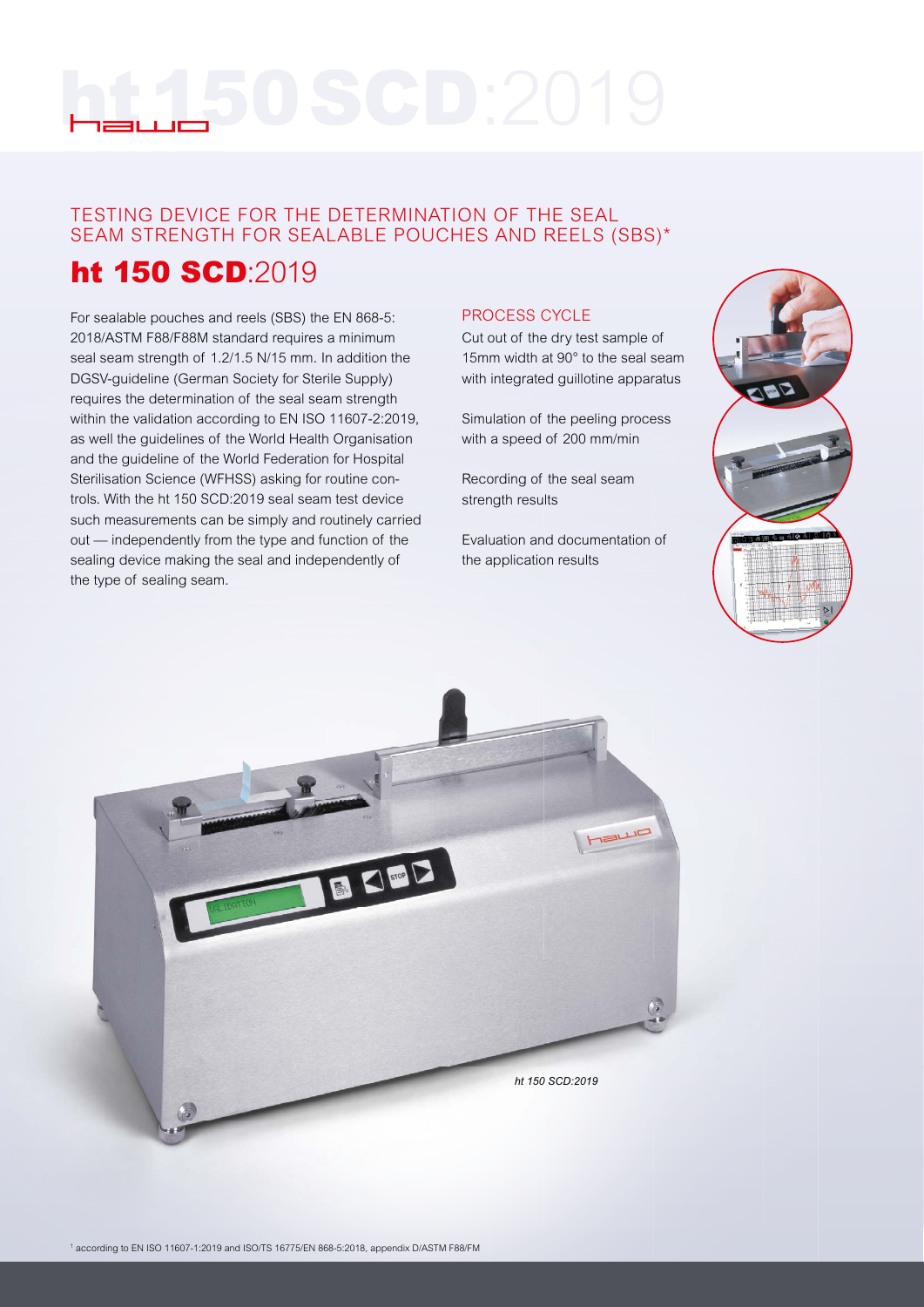# ht 150 SCD:2019 STAND ALONE

In Stand Alone operation, the unit can be easily operated via the menu guided membrane keyboard. The measured tensile strength values maximum strength, minimum strength, average of strength and number of minimum strength values over the sealing seam width in % are reported on the display. Storage of 10 measurement values with consecutive numbering.

# hs 150 PC PC-SOFTWARE INCLUSIVE

The ht 150 SCD:2019 can be operated via the software hs 150 PC. The measured seal seam tensile strengths are displayed on the PC screen numerically and as a gradient. All measurements can be stored on the PC and can be printed on an PC/Laptop standard printer.

Information on the measuring equipment:

- *> Details on the sealing machine (type, serial number)*
- *> Information on the packaging material*
- *> Details on sealing seam (type, width, structure)*
- *> Details of the process parameters*
- *> Sampling position of the test samples*
- *> Graphic representation of the devolution of the strength*
- *> Measurement data*

# APPLICATION AREA

- *> Routine testing of the seal seam strength according to EN 868-5:2018, appendix D, test method ASTM F88/ F88M*
- *> Operational Qualifi cation (OQ) in the context of validation according to EN ISO 11607-2:2019*
- *> Performance Qualifi cation (PQ) in the context of validation according to EN ISO 11607-2:2019*
- *> Acceptance test made during the purchase of sealable pouches and reels.*
- *> All kind of manufacturers' mechanically produced seal seam*

# SCOPE OF SUPPLY

- *> Sealing seam testing device ht 150 SCD:2019 incl. transport protection*
- *> hawo PC-software hs 150 PC*
- *> Calibration weight with adapter for routine calibration*
- *> RS 232 zero modem data cable for PC/Laptop connection*
- *> Protective gloves*
- *> Aluminium transport case*

# ACCESSORIES

### hm 2000 C

A label printer hm 2000 C (option) can be connected via RS 232 serial interface to print out of gardient including scale.

# ht 150 LED

ht 150 L LED bench magnifier for visual inspection (incl. USB charging cable).



#### **SERVICES**

Calibration service with certificate according EN ISO 7500-1.

# MODIFICATIONS

Clamping levers for blisters on request.